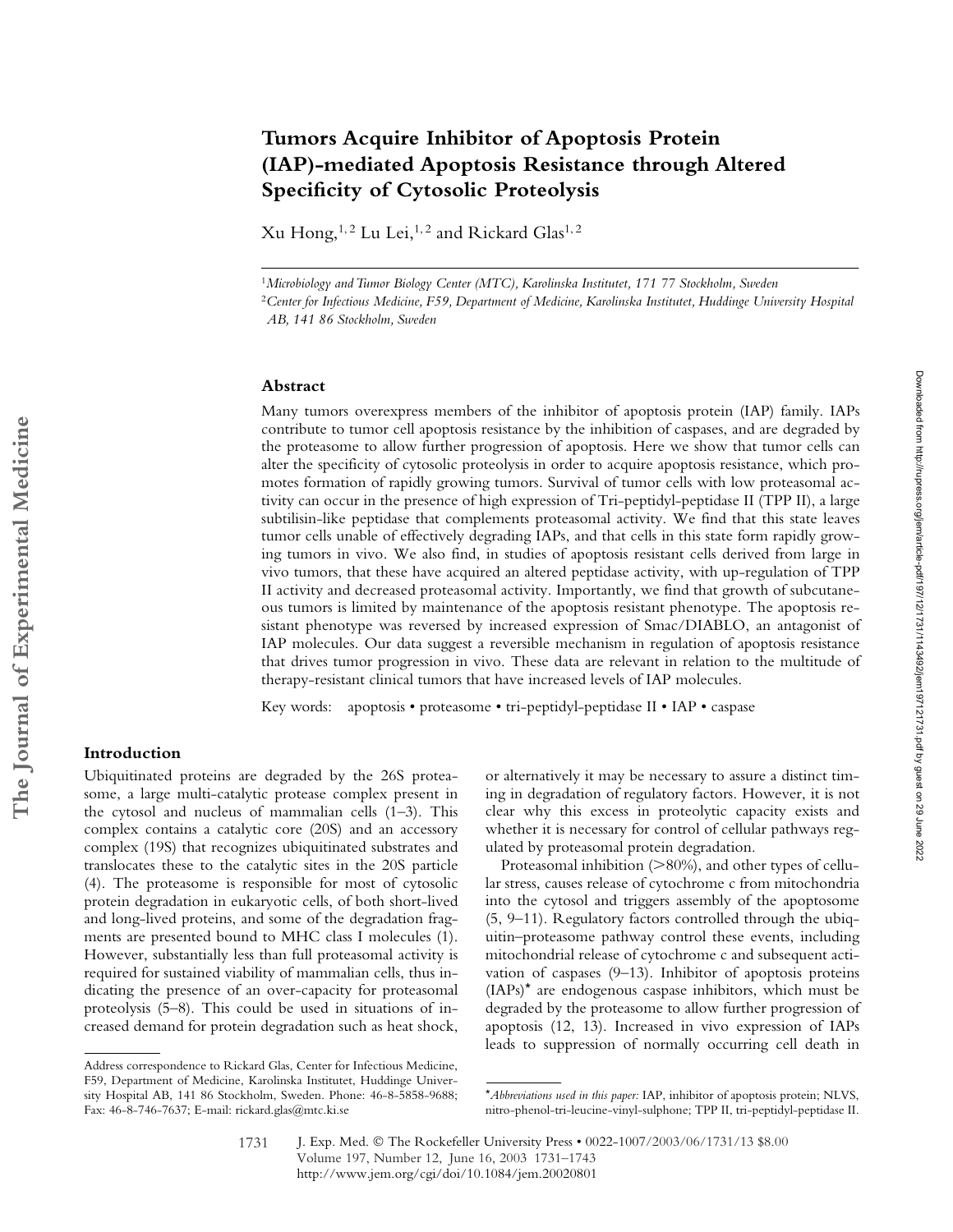both mammals and insects (14, 15). Proteins of the IAP family contain baculoviral IAP repeat (BIR)-domains by which they can bind to and inhibit caspases and thereby rescue cells from apoptosis. Several members of this family, e.g., XIAP, c-IAP-1, and Survivin, are frequently up-regulated in tumor cells, where they cause resistance to cancer therapy due to inhibition of tumor cell apoptosis (16–18). Inhibitors of the proteasome can transiently inhibit apoptosis due to accumulation of IAPs, but cell cycle arrest and apoptosis eventually follows (11, 13). As cells may grow with reduced proteasomal activity, and even with much reduced activity when compensatory proteolysis is induced (6–8), it appears possible that this may be involved in the control of IAP expression. Cellular viability in the presence of inhibited proteasomal activity may be allowed by increased activity of Tri-peptidyl-peptidase II (TPP II, 19), a large subtilisin-like peptidase that is believed to degrade polypeptides downstream of proteasomal protein degradation (6–8). Increased activity of TPP II is sufficient to maintain proliferation of EL-4 lymphoma cells when the proteasome is inhibited, but it is not clear whether this state has any consequences for pathways controlled by ubiquitin-dependent proteolysis (8). This state is also observed in Epstein Barr virus–transformed B cells overexpressing c-myc, but it is unknown whether this has any impact on tumor progression (20).

In this paper we have studied apoptosis control in tumor cells with high TPP II activity, which can grow despite proteasomal inhibition. Several studies have implicated a high expression of 20S proteasomes in tumor cells, in line with a high demand for proteolysis in rapidly proliferating cells (21, 22). However, death by apoptosis balances cellular proliferation, and resistance to apoptosis may be at least as important as the rate of proliferation for growth of the tumor tissue (23). We find that EL-4 lymphoma cells that can grow in the presence of low proteasomal activity acquire apoptosis resistance due to a failure in degradation of IAPs. The rate of in vivo tumor growth of such cells was strongly increased. Rapid tumor growth, as well as a delayed degradation of IAPs, could be induced by transfection of TPP II. In addition, in cells derived from large in vivo tumors we observe a slower degradation of IAPs, as well as well as a reduced activity of the proteasome in combination with up-regulated TPP II activity. Our data suggest a novel mechanism for apoptosis resistance in tumors.

#### **Materials and Methods**

*Cells and Transfections.* EL-4 is a Benzopyrene-induced mouse T cell lymphoma derived from C57Bl/6. EL-4 control and EL-4ad cells were maintained in vitro in RPMI 1640 supplemented with 5% FCS, and 50  $\mu$ M of nitro-phenol-tri-leucinevinyl-sulphone (NLVS; reference 24) for EL-4ad cells. EL-4ad cells were obtained by seeding control EL-4 cells at 105/ml in 12 well plates and continuously incubated in 10  $\mu$ M NLVS. This treatment blocks all active  $\beta$ -subunits except for Z/MECL-1, and kills most cells within 24–48 h. However, a subpopulation adapts to grow progressively within 2–3 wk (6). The concentra-

tion of NLVS is then gradually increased to 50  $\mu$ M. EL-4 cells adapted to growth in starvation medium were first incubated in medium containing RPMI 1640 supplemented with 2.5% FCS and 50% PBS; and the cells were then gradually adapted to resist culture in 75% PBS, similarly to what has been described previously (25). EL-4ad transfectants with pEF control vector or pEF/ DIABLO were generated by incubation with  $5 \mu g/ml$  Lipofectamine® (Life Technologies) and transfectants were selected by 8  $\mu$ g/ml Puromycin. The pcDNA3 and pcDNA3-TPP II-transfectants of EL-4 are described previously (8).

*Tumor Growth Experiments.* Tumor cells were washed in PBS and resuspended in a volume of  $200 \mu l$  per inoculate. The cells were then inoculated into the right flank at  $10<sup>5</sup>$  or  $10<sup>6</sup>$  per syngeneic C57Bl/6 mouse and growth of the tumor was monitored by measurement 1–2 times per week. The mice were irradiated with 400R before tumor inoculation in order to inhibit antitumor immune responses. The tumor volume was calculated as the mean volume in mice with tumors growth, according to  $(a_1 \times a_2 \times a_3)/2$  (the numbers a<sub>i</sub> denote tumor diameter, width and depth). The data represent tumor volume in mice with growing tumors, and mice that rejected the tumor cells at inoculation were thus excluded. EL-4/tumor cells were derived from tumors of at least 1 cm3 and were cultured in RPMI supplemented with 5% FCS a few days in vitro before experiments to exclude confounding factors such as rate of growth, nutritional state and contaminating nontumor cells.

*Apoptosis Induction and DNA Fragmentation Assays.* For induction of apoptosis we used serum starvation (RPMI/0.1% FCS), 10 nM TNF- $\alpha$ , 25 µM etoposide, or 1 µM Nocodazole. Cells were seeded at 106 cells/ml in 12-well plates and incubated for 18 h. DNA from EL-4 control and adapted cells were purified by standard Chloroform extraction and  $2.5 \mu g$  of DNA was loaded on 1.8% agarose gel for detection of DNA from apoptotic cells. For analysis of caspase activation we used the following short reporter peptide substrates: DEVD-AFC (caspase 3), LETD-AFC (caspase 8), and LEHD-AFC (caspase 9; Enzyme Systems Products). All apoptosis assays were made several times and representative data were chosen for display. EL-4ad<sup>-</sup> are EL-4ad cells that were washed from inhibitor and culture for three weeks in vitro*,* in RPMI1640 supplemented with 5% FCS, in the absence of NLVS.

*Antibodies and Western Blot Analysis.* We used the following reagents for detection with standard Western blot analysis techniques: rabbit anti-cytochrome c serum (Santa Cruz Biotechnology, Inc.); 4G10 monoclonal anti-SMAC/DIABLO (Alexis Corporation); anti-ubiquitin (DakoCytomation); affinity-purified rabbit anti-mouse XIAP (R&D Systems); CH9 anti-proteasomal subunit  $\alpha$ 3 (Affiniti Research Products Limited). Chicken anti-TPP II serum (Immunsystem). Protein concentration was determined with BCA Protein Assay Reagent (Pierce Chemical Co.), and  $5 \mu g$  of protein was loaded per lane for separation by SDS/PAGE.

*Heat Shock Incubation and Degradation of Ubiquitinated Proteins.* EL-4/tumor cells were obtained from killed C57Bl/6 mice with large ( $>1$  cm<sup>3</sup>) tumors, by excising pieces and that were put into single cell suspension, and were cultured in vitro for 2–4 d. Larger tumor sizes were chosen for analysis, as this increases the requirements for nutrion and oxygen supply in growing tumor tissue in vivo. 106 EL-4/tumor, EL-4, EL-4ad cells, and C57Bl/6 Con A blasts were exposed to  $42^{\circ}$ C for 30 min and aliquots of cells were either lysed directly or after 30 min, 4 and 16 h of incubation at 37°C. The levels of ubiquitin-conjugates were evaluated by Western blot analysis of cell lysates with anti-ubiquitin anti-serum (DakoCytomation).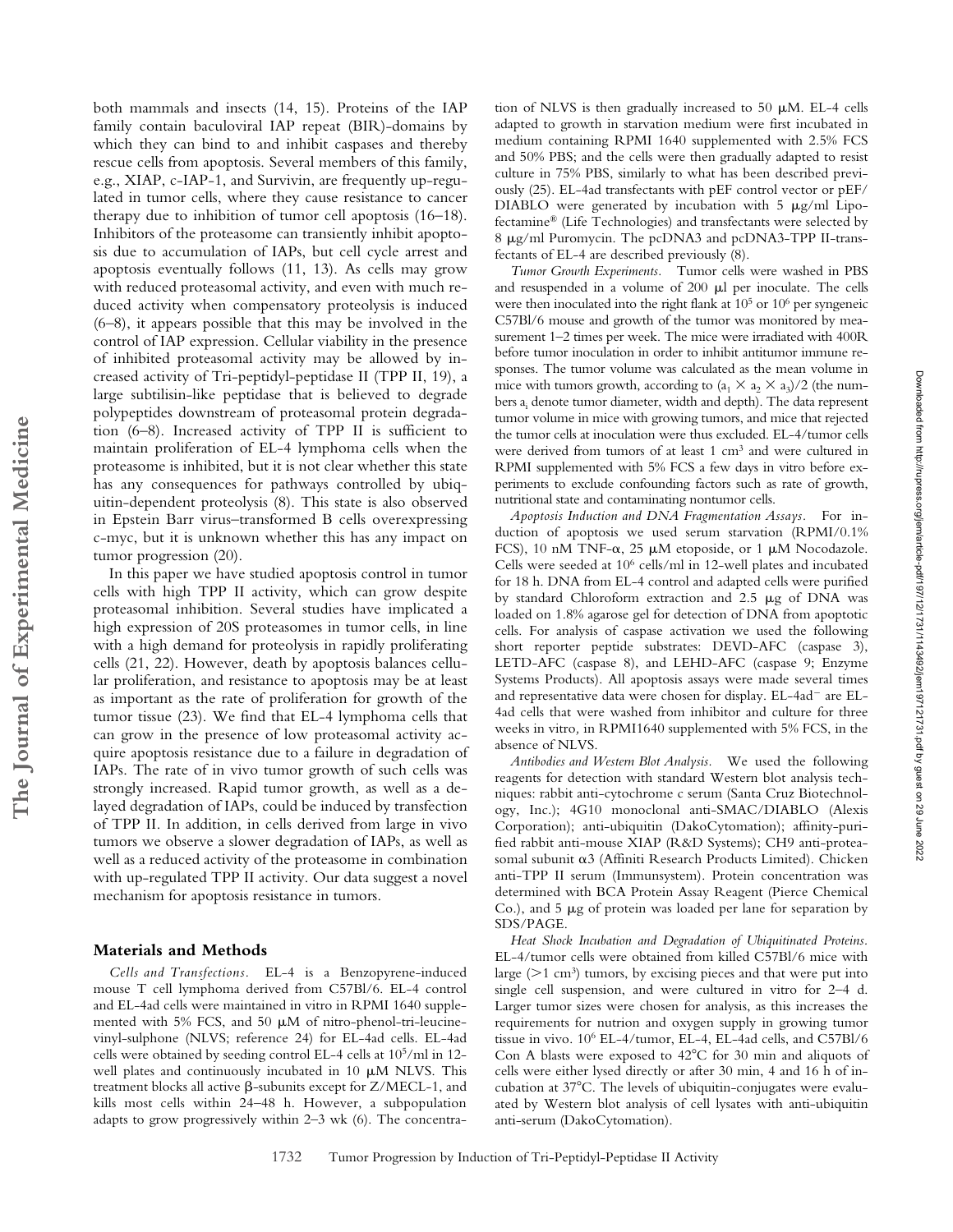*Protein Purification and Peptidase Assays.*  $100 \times 10^6$  cells were sedimented and lysed by vortexing in glass beads and homogenization buffer (50 mM Tris Base, pH 7.5, 250 mM Sucrose, 5 mM  $MgCl<sub>2</sub>$ , 1 mM DTT). Cellular lysates were submitted to differential centrifugation where a supernatant from a 1 h centrifugation at 100,000 *g* (cytosol) was submitted to 100,000 *g* centrifugation for 5 h, which sedimented high molecular weight cytosolic proteins/protein complexes,  $\sim$ 5% of the cytosolic protein. The resulting pellet dissolved in 50 mM Tris Base, pH 7.5, 30% Glycerol, 5 mM MgCl<sub>2</sub>, and 1 mM DTT, and 1  $\mu$ g of high molecular weight protein was used as enzyme in peptidase assays. To test the activity of the proteasome and TPP II we used the substrates succinyl-LLVY-AMC and AAF-AMC (Sigma-Aldrich), respectively, at 100  $\mu$ M concentration in 100  $\mu$ l of test buffer composed of 50 mM Tri Base pH 7.5, 5 mM  $MgCl<sub>2</sub>$ , and 1 mM DTT. Cleavage activity was measured by emission at 460 nm in a LS50B Luminescence Spectrometer (PerkinElmer). Peptidase activity of high molecular weight proteins was tested three times and representative data were chosen for display.

## **Results**

*Cells that Grow with Low Proteasomal Activity Are Resistant to Apoptosis.* We used EL-4ad, a variant cell line of EL-4, that grow in the presence of a covalent proteasome inhibitor (NLVS; references 6 and 24). We tested whether EL-4ad cells were able to properly control apoptosis induction, as this normally follows when cells are grown in the presence of proteasomal inhibitors (11). We observed that EL-4ad cells failed to undergo apoptosis when exposed to serum starvation for 36 h, and even continued low levels of proliferation (Fig. 1, b–d). Furthermore, EL-4ad responded very poorly to TNF- $\alpha$  and etoposide in comparison to EL-4 control cells, as shown by inefficient activation of caspases 3, 8, and 9 as well as absence of DNA fragmentation (Fig. 2, a-c). However, after culture of EL-4ad in the absence of proteasomal inhibitor the apoptosis resistance was reversed, and DNA fragmentation was again observed in response to TNF- $\alpha$  and etoposide (Fig. 2 d). This reversal was observed 2–3 wk after removal of the proteasomal inhibitor, and coincided with a regained dependence of proteasomal proteolysis in EL-4ad (unpublished data). These data suggest that EL-4 cells may acquire apoptosis resistance through an altered specificity of cytosolic proteolysis.

A multitude of ubiquitin-dependent regulatory factors control apoptosis, either upstream or downstream of mitochondrial cytochrome c-release (9, 10, 12, 13). To test whether cytochrome c was released from mitochondria during cellular stress in EL-4ad cells we exposed these to serum starvation for up to 36 h. We detected cytosolic cytochrome c after 36 h of serum starvation in both EL-4 control and EL-4ad cells, by Western blot analysis of purified cytosols (Fig. 1 e). The ability of EL-4ad to maintain some proliferation despite initiation of the apoptotic program bears resemblance to observations made in mice deficient for caspase 9 (26). Our results suggest the presence of factors that inhibit apoptosis downstream of mitochondrial cytochrome c-release in EL-4ad cells. As cleavage of PARP was inhibited in EL-4ad, these results also suggest that these



36 Figure 1. Resistance to serum starvation-induced apoptosis in cells adapted to reduced proteasomal activity. (a) Chymotryptic proteasomal activity in EL-4 and EL-4ad measured by cleavage of succinyl-LLVY-AMC in fractions of high molecular weight cytosolic protein eluted from a Superose 6 column. (b) DNA fragmentation measured during growth of EL-4 control and EL-4ad cells in normal cell culture medium (5% FCS) and in serum starvation medium (0.1% FCS). (c and d) Proliferation of EL-4 and EL-4ad cells in normal cell culture medium (c) versus serum starvation medium (d). (e) Western blot analysis for cytochrome c using 5 g of cytosols from EL-4 and EL-4ad cells growing in normal (5% FCS)

factors work upstream to nuclear DNA fragmentation (Fig. 1 f).

or serum starvation medium (0.1% FCS). (f) Western blot analysis for

PARP in EL-4 and EL-4ad cells treated with etoposide.

*Failure to Degrade IAP Molecules Causes Apoptosis Resistance in Growing EL-4ad Cells.* Many reports describe that IAPs must be degraded by the proteasome subsequently to mitochondrial cytochrome c release to allow activation of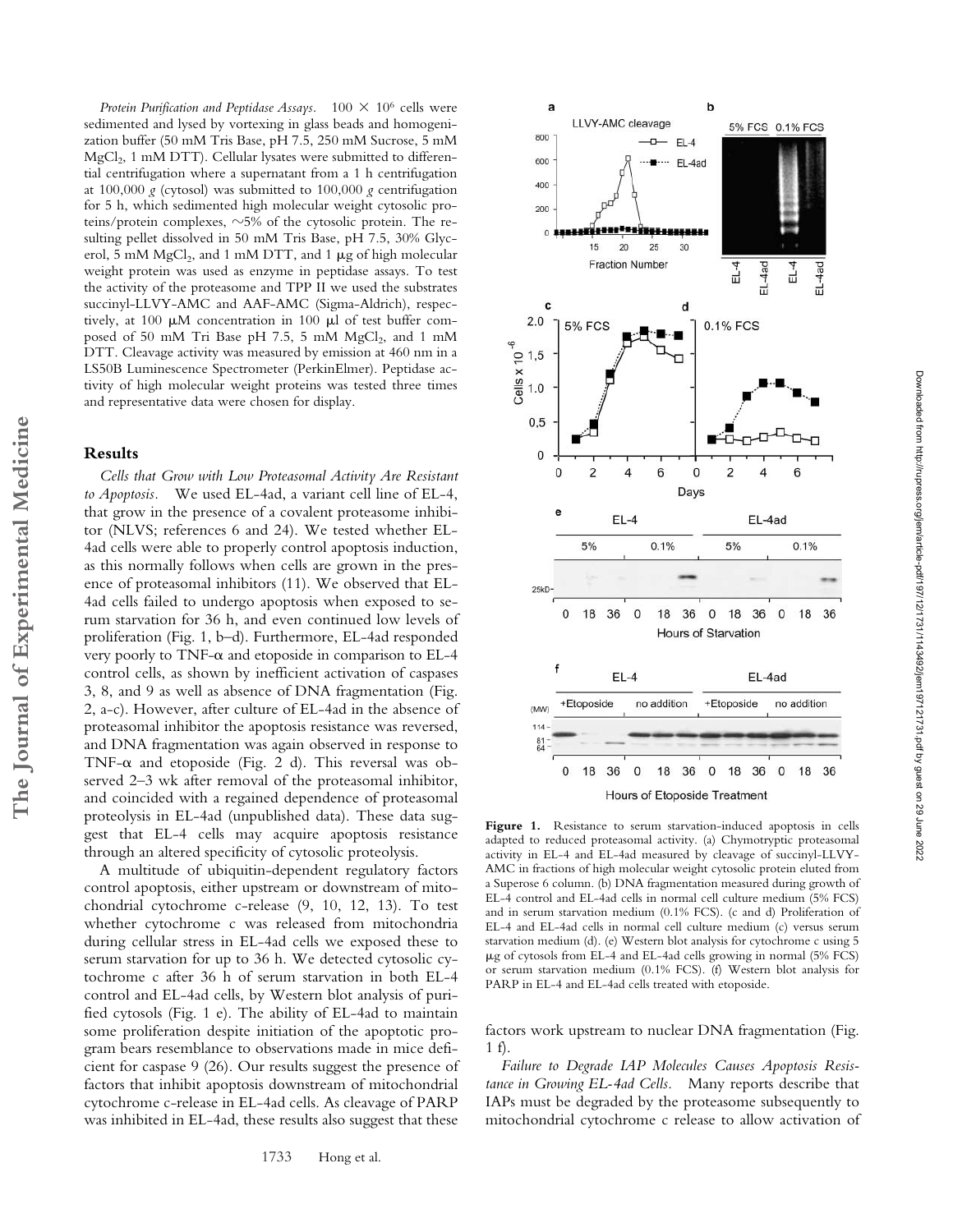a

b





data represent the mean out of three independent experiments, where the background in EL-4 control cells was normalized to 100%. Standard deviation is indicated. (d) Loss of apoptosis resistance after culture in the absence of proteasomal inhibitor, as measured by DNA fragmentation in response to TNF- $\alpha$  or Etoposide. EL-4 control (lanes labeled 1), EL-4ad (2), and EL-4ad<sup>-</sup>, i.e., EL-4ad cultured without NLVS (3) were compared in indicated lanes.

Downloaded from http://rupress.org/jem/article-pdf/197/12/1731/1143492/jem197121731.pdf by guest on 29 June 2022

Downloaded from http://rupress.org/jem/article-pdf/197/121/131/143492/jem197121731.pdf by guest on 29 June 2022

Figure 2. Reversible apoptosis resistance induced by adaptation to reduced proteasomal activity. (a) DNA fragmentation in EL-4 control and EL-4ad cells exposed to 10 nM TNF- $\alpha$  (left panel) or 25  $\mu$ M Etoposide (right panel). (b and c) The activities of caspases 8, 9, and 3 in response to treatment with 10 nM TNF- $\alpha$ (b) or  $25 \mu M$  Etoposide (c) were tested in parallel. The

caspase 9, and further progression into apoptosis (12–18). We tested if EL-4ad could degrade XIAP, a 56 kD endogenous antagonist of caspase 9, in response to etoposide treatment. We found degradation of XIAP in EL-4 cells, whereas this was very slow in EL-4ad cells (Fig. 3 a). In EL-4ad cells, a substantial accumulation of XIAP was observed already before apoptosis, in comparison to EL-4 control cells, which may further inhibit caspase activation (Fig. 2, b and c). Culture of EL-4ad cells in the absence of NLVS makes EL-4ad dependent of proteasomal proteolysis. This accelerated degradation of XIAP (Fig. 3 a). We further found that c-IAP-1 was similarly induced and degradation was slow after etoposide treatment of EL-4ad cells (unpublished data). Thus, we find that the altered specificity of cytosolic proteolysis causes slow degradation of IAP molecules in EL-4ad cells.

To test if the apoptosis resistance of EL-4ad cells depended on IAP molecules we used Smac/DIABLO, an IAPinactivator (27–29). Smac/DIABLO is released through the outer mitochondrial membrane together with cytochrome c, and binds to IAP molecules to prevent their inhibitory effect on caspase activation (29, 30). Further, Smac/DIABLO is also reported as necessary for apoptosis induction in prostate cancer cells (31). EL-4ad cells transfected with pEF-Smac/DIABLO obtained increased Smac/ DIABLO-expression, as detected by the specific mAb

4G10, using empty pEF vector-transfected cells as control (Fig. 3 b). During normal culture conditions (5% FCS) this increased Smac/DIABLO expression had minor effects on EL-4ad, as the rate of proliferation could not be distinguished from pEF control vector-transfected EL-4ad cells. However, a substantial effect was observed during serum starvation, showing a reduced proliferation of Smac/DI-ABLO-transfected EL-4ad cells in comparison to pEF control vector-transfected cells (Fig. 4 a). During triggering of apoptosis with Etoposide we found that caspase 9 and 3-activation as well as DNA fragmentation was restored in EL-4ad cells transfected with pEF-Smac/DIABLO, but not pEF empty vector (Fig. 3, c and d). A set of three additional EL-4ad lines transfected with either pEF empty vector or pEF-Smac/DIABLO were analyzed for DNA fragmentation and caspase 9 activity, with similar results (Fig. 4). By using Smac/DIABLO, our data suggest that the inadequate degradation of IAP molecules inhibit the transduction of apoptotic signals in EL-4ad cells.

*EL-4 Cells Adapted to Low Proteasomal Activity Form Rapidly Growing In Vivo Tumors.* Apoptosis resistance mediated by IAP molecules is frequently observed in tumor cells, and is regarded as a major problem during tumor therapy (16–18, 32–35). We did not observe an increased growth rate for EL-4ad cells, whereby IAP-mediated apoptosis resistance does not appear to be a significant growth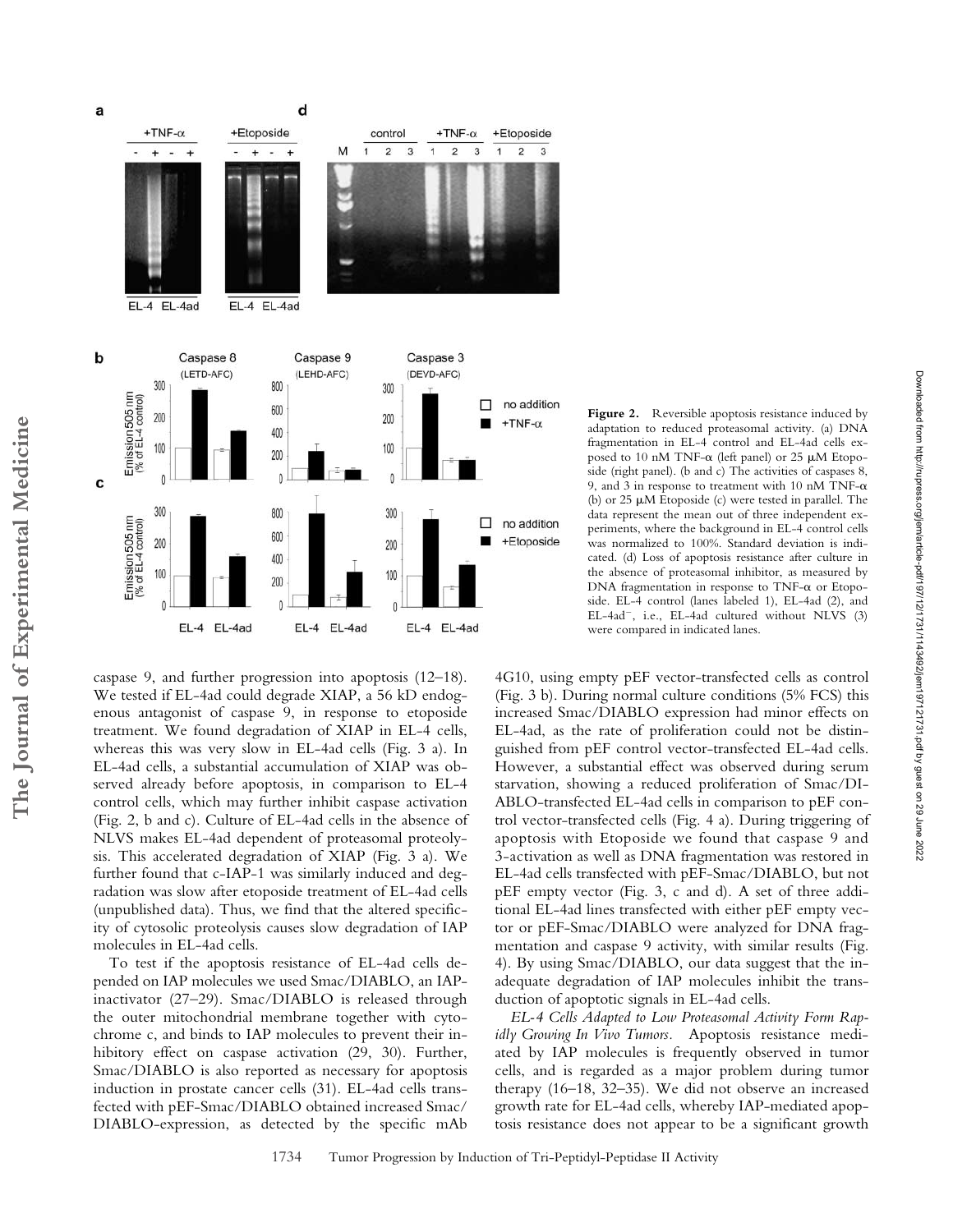

**Figure 3.** Inhibited proteasomal degradation of IAP molecules contributes to apoptosis resistance in EL-4ad cells. (a) XIAP expression in EL-4, EL-4ad, and EL-4ad cells after treatment with  $25 \mu M$  Etoposide. EL-4ad<sup>-</sup> denotes EL-4ad cells that were cultured in the absence of NLVS. XIAP molecules were detected by Western blot analysis of  $5 \mu g$  of cellular lysates from the indicated cell lines. As loading controls,  $\beta$ -actin was probed. (b) Smac/DIABLO-expression in EL-4ad cells transfected with either pEF control vector or pEF-DIABLO. (c and d) Reversal of EL-4ad apoptosis resistance by Smac/DIABLO as measured by DNA fragmentation (c) and Caspase activation (d).

advantage during in vitro cell culture (Fig. 1, c and d). Subcutaneous tumor growth in vivo may expose growing cells to more stress (e.g., competition for nutrients and oxygen), and we therefore tested in vivo growth of EL-4 control and EL-4ad cells by inoculation into irradiated syngeneic C57Bl/6 mice (Fig. 5, a and b). We found that tumors of



1735 Hong et al.

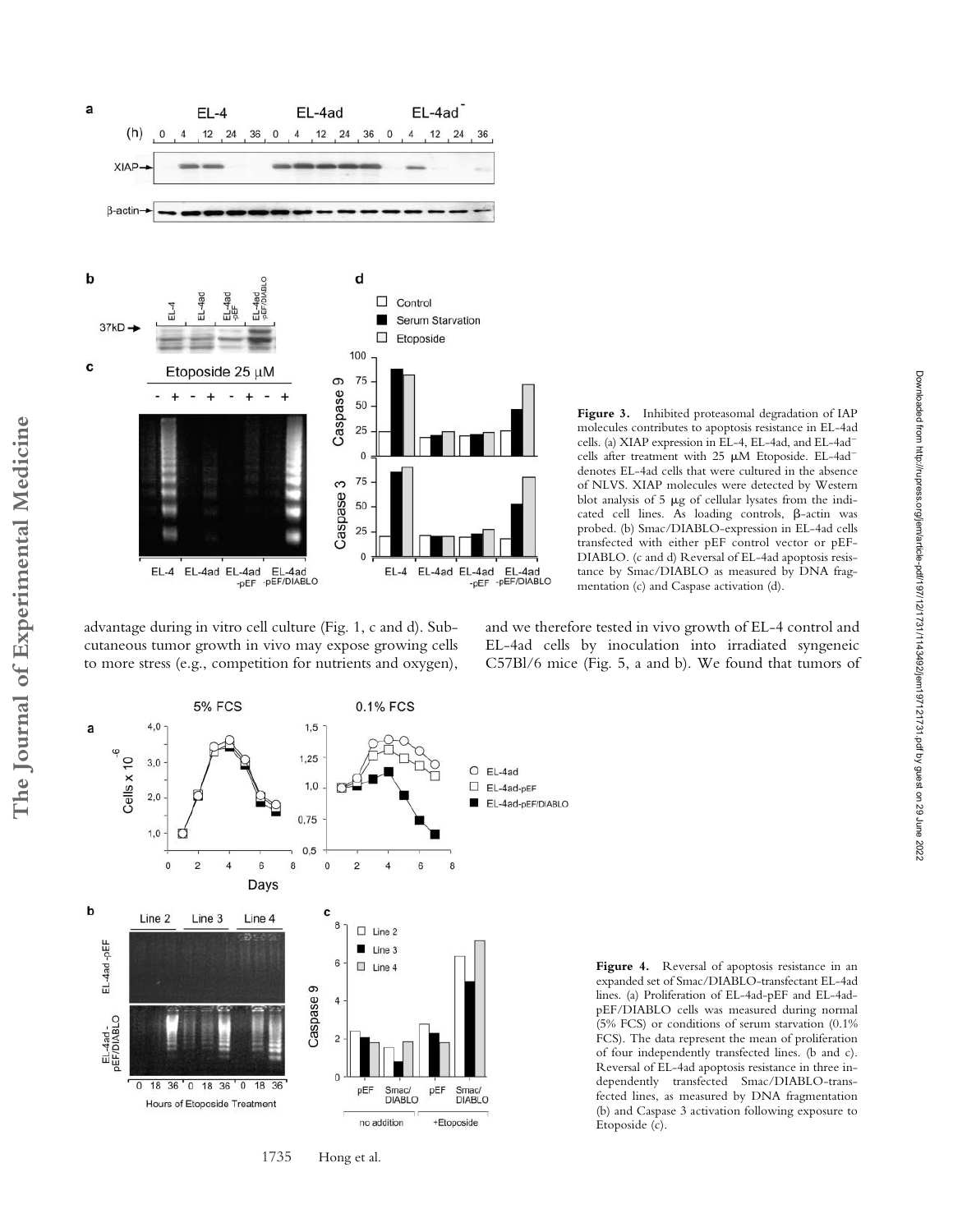

EL-4ad cells were rapidly growing and reached a size of  $\sim$ 1  $cm<sup>3</sup>$  in 30 d (Fig. 5 a). In contrast, growth of EL-4 tumors was significantly slower and did not reach more than 0.2– 0.3 cm3 during this time period. Using a lower cell dose than initially used, the difference in growth rate between EL-4 and EL-4ad tumors was even more evident (Fig. 5 b). Although the differences between EL-4 and EL-4ad tumors were clear, at later stages the growth rate of EL-4 control tumors reached the same as observed for tumors of EL-4ad (Fig. 5 a). Therefore we killed animals and excised cells from large ( $>1$  cm<sup>3</sup>, as indicated in Fig. 5 a) in vivo tumors for later analysis*.* Importantly, we found that rapid growth of subcutaneous EL-4 tumors was linked to apoptosis resistance, as Smac/DIABLO-transfection of EL-4ad cells reduced tumor growth rate, in comparison to tumors of pEF-control vector transfected cells (Fig. 5 c). Increased growth of EL-4ad tumors, compared with EL-4 control, was present also in immunodeficient mice (PKOB/  $RAG^{-/-}$ ; Fig. 5 d). Thus, EL-4 lymphoma cells with an altered specificity of cytosolic proteolysis have a growth advantage in vivo over control EL-4 cells.

**The Journal of Experimental Medicine**

The Journal of Experimental Medicine

*Increased TPP II Activity Reduces IAP Degradation and Induces Rapid Tumor Growth In Vivo.* We next studied whether proteolytic pathways accessory to the proteasome, that are up-regulated in EL-4ad cells, could alter the degradation of IAP molecules. For this purpose we used EL-4 wild type cells transfected with either control vector, pcDNA3, or with pcDNA3-TPP II, described previously (8). TPP II transfection conferred a reduced reliance of proteasomal proteolysis, since EL-4.TPP II proliferated in the presence of NLVS, whereas as EL-4pcDNA3 cells did not (Fig. 6 a). In addition we observed that EL-4.TPP II proliferated in the presence of 50  $\mu$ M AdaAhx<sub>3</sub>L<sub>3</sub>VS, a novel amino-terminally extended vinyl sulphone that inhibits all  $\beta$ -subunits (B<sub>1</sub>, B<sub>2</sub>, and B<sub>5</sub>) with comparable effi-

Figure 5. Rapid tumor growth by EL-4 cells adapted to low proteasomal activity. (a-d) EL-4 and EL-4ad cells were grafted at 106 or 105 cells, as indicated in figure, in syngeneic C57Bl/6 mice and tumor size was monitored. (a and b) Tumor growth of EL-4 and EL-4ad cells in syngeneic C57Bl/6 mice. EL-4/tumor in panel a denotes cells removed from killed mice to be analyzed further in Figs. 8 and 9, (c) Tumor growth of EL-4ad cells transfected with either pEF control vector or with pEF-Smac/DIABLO. (d) Tumor growth of EL-4 and EL-4ad cells in immunodeficient PKOB/RAG1<sup>-/-</sup> mice, deficient for T and B cells as well as NK cell cytotoxic activity. The data represent the mean of at least eight mice per group in a-c, whereas four mice per group were used in d.

ciency (36, 37; Fig. 6 b). These data confirm previous findings that up-regulation of TPP II allows EL-4 cells to use minimal proteasomal  $\beta$ -subunit activity and still manage cellular proliferation (6–8, 37).

We next tested if TPP II affected the response to an apoptotic stimulus by exposing EL-4pcDNA3 and EL-4.TPP II cells to etoposide. We found by Western blot analysis of cellular lysates that EL-4.TPP II failed to fully degrade both XIAP and c-IAP-1 compared with EL-4pcDNA3 cells during etoposide treatment (Fig. 7, a and b). Further, whereas DNA fragmentation was induced in EL-4pcDNA3 cells this effect was not present in EL-4.TPP II 36 h after onset of apoptosis. Thus, adequate apoptosis control was not maintained in EL-4.TPP II. Further, treatment of EL-4.TPP II with 50  $\mu$ M NLVS, a treatment that allows survival of most EL-4.TPP II cells (Fig. 6 a), led to a substantially increased level of XIAP and c-IAP-1 (Fig. 7 a). The same treatment of EL-4pcDNA3 control cells, lacking up-regulation of accessory proteolysis, caused a transient increase of XIAP and c-IAP-1, but failed to protect from apoptosis over an extended period of time (Figs. 7 b and 6 c).

To explore whether increased TPP II activity regulated the growth of EL-4 tumors in vivo we tested growth of EL-4.pcDNA3 and EL-4.TPP II tumors in syngeneic C57Bl/6 mice after subcutaneous inoculation. Although no differences in proliferation rate were found in vitro, EL-4 cells with increased TPP II-expression (EL-4.TPP II) had a strongly increased rate of in vivo growth compared with tumors transfected with pcDNA3 control vector (Fig. 6 d). This supports the notion that apoptosis resistance linked to TPP II was responsible for the observed effects on growth of EL-4 tumors in vivo*.*

These results are in line with previous studies showing that proteasomal inhibition can confer a transient apoptosis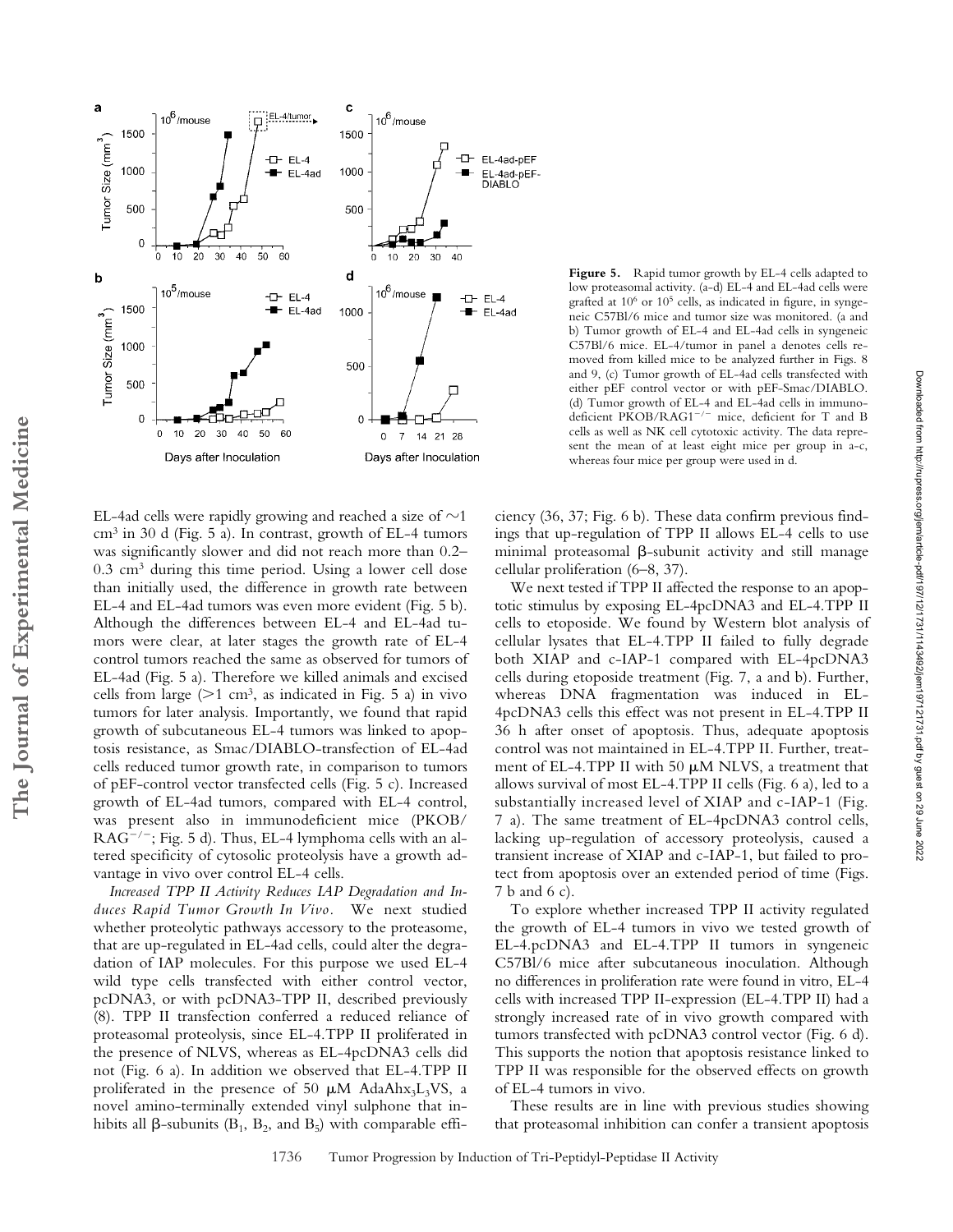

Figure 6. TPP II transfection confers resistance to proteasomal inhibition and reduces IAP degradation. (a and b) EL-4 cells transfected with pcDNA3 control vector or pcDNA3-TPP II, were treated either with NLVS (a) or with AdaAhx<sub>3</sub>Leu<sub>3</sub>VS (b). Whereas NLVS (reference 24) inhibits predominantly the chymotryptic activity of the proteasome, AdaAhx3Leu3VS (reference 37) inhibits all proteasomal  $\beta$ -subunits with comparable efficiency. Cellular proliferation was measured daily by counting live cells by trypan blue exclusion, and the data represent the mean from two independent experiments. (c) EL-4 cells transfected with either pcDNA3 or pcDNA3-TPP II were treated with Etoposide and DNA fragmentation was followed for up to 36 h. (d) Tumor growth of 106 EL-4pcDNA3 and EL-4.TPP II cells in vivo in syngeneic C57Bl/6 mice. Growth was monitored weekly, and the data represent the mean out of two independent experiments with a total of six mice per group.

resistance by a failure to degrade IAPs, although subsequent apoptosis is observed due to requirement for efficient proteasomal  $\beta$ -subunit activity for cellular viability (11, 13). In



Figure 7. Increased expression of TPP II allows accumulation of IAP molecules. (a) EL-4.pcDNA3 and (b) EL-4.TPP II were either treated with 50  $\mu$ M NLVS or not. Then, these two groups were exposed to Etoposide and degradation of XIAP and c-IAP-1 was followed by Western blot analysis of 5  $\mu$ M of cellular lysate.  $\beta$ -actin was Western blotted as loading controls.

1737 Hong et al.

addition, these results show that increased TPP II expression interferes with efficient XIAP and c-IAP-1 degradation in EL-4 cells, a state not compatible with efficient transduction of apoptotic signals (12, 13). Inhibition of the proteasome with NLVS in EL-4.TPP II leads to a further accumulation of IAPs without subsequent apoptosis.

*Selection of Altered Peptidase Activity and Delayed IAP Degradation during In Vivo Tumor Growth.* Previous results have shown that tumor cells, as well as immature blasts, express high levels of 20S proteasomes, in line with the high demand for proteolysis in rapidly growing cells (21, 22). This is also in line with rapid cell cycle progression in tumor cells by efficient degradation of regulatory factors at cell cycle checkpoints. This may be one reason for the therapeutic effect of proteasomal inhibitors to some forms of cancer (38, 39). However, it could be possible that growth conditions that are more in favor for apoptosis resistant cells could show selection of a phenotype that more resembles the one observed in EL-4ad cells. We have observed that an altered specificity of cytosolic proteolysis causes apoptosis resistance in EL-4 cells (Figs. 1 and 6), and also that rapid in vivo growth of EL-4 tumors favored growth of such cells (Fig. 5). Therefore we examined the activity of the proteasome and TPP II in EL-4 control cells before and after growth in subcutaneous tumors in vivo.

Partial purifications of high molecular weight proteins from EL-4 control cells, EL-4ad, and EL-4 cells derived from large ( $>1$  cm<sup>3</sup>) in vivo tumors (denoted EL-4/tumor) were prepared, and these were tested for cleavage of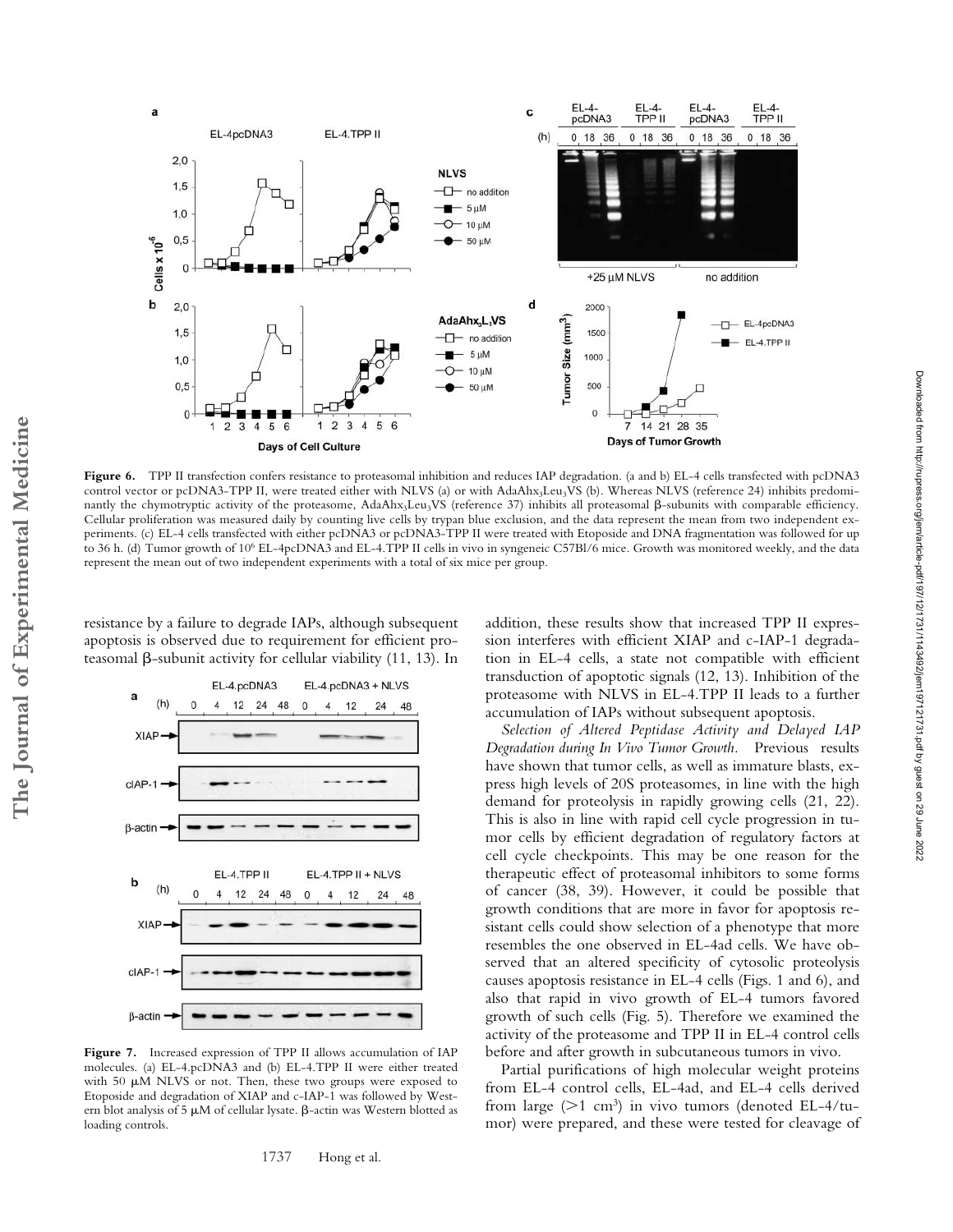peptide substrates preferred by either TPP II (AAF-AMC) or the proteasome (succ-LLVY-AMC). We found that high molecular weight peptidases in EL-4/tumor cells had increased cleavage of AAF-AMC and reduced cleavage of succ-LLVY-AMC, compared with EL-4 control cells (Fig. 8 a). This activity profile corresponded to increased TPP II activity and reduced proteasomal activity, as determined by specific inhibitors of either the proteasome or TPP II (24, 40). Interestingly, we found the same pattern of peptidase activities in cells derived from subcutaneous tumors of ALC lymphoma and B16 melanoma (Fig. 8, b and c). Thus, we observed an altered activity of the proteasome and TPP II in cells derived from large in vivo tumors, although the alterations of peptidase activities were not as pronounced as in EL-4ad cells (Fig. 8, a-c). In line with this, EL-4 cells derived from these in vivo tumors were still dependent on proteasomal activity since they did not grow in the presence of NLVS (Fig. 8 e). The levels of proteasomal  $\beta$ -subunit protein in the tumor-derived cells (EL-4, ALC, and B16) were not significantly different, in

comparison to in vitro grown cells, suggesting a posttranslational regulation of 20S proteasomal activity (Fig. 8 f; reference 41).

To test the efficiency of IAP degradation following initiation of apoptosis in EL-4/tumor cells, we treated these with etoposide and compared the removal of XIAP and c-IAP-1 to that present in EL-4 control and EL-4ad cells. In line with the observed peptidase activities, we observed an inefficient degradation of both XIAP and c-IAP-1 in EL-4/tumor cells whereas these IAPs were effectively degraded in EL-4 control cells. We further observed a weak induction of DNA fragmentation in EL-4/tumor cells in comparison to EL-4 control cells, showing an ineffective transduction of the apoptotic signal (Fig. 9 a). These data support the notion that an altered specificity of cytosolic proteolysis is selected in apoptosis resistant tumors in vivo.

We next tested the ability of EL-4ad and EL-4/tumor cells to remove ubiquitin conjugates, since ubiquitin conjugation of regulatory factors controls transduction of apoptotic signals. We exposed these cells to heat shock (42C,



Figure 8. Altered activity of high molecular weight peptidases during tumor growth. (a–c) Measurements of high molecular weight peptidase activity in cell lines derived from in vitro cultures and in vivo tumors derived from (a) EL-4, (b) ALC lymphoma, and (c) B16 melanoma. Inhibitors specific for either the proteasome (NLVS; reference 24) or TPP II (Butabindide; reference 40), were used to identify the activities cleaving succinyl-LLVY-AMC and AAF-AMC. (d) Activity of high molecular weight peptidases measured in EL-4.pcDNA3 and EL-4.TPP II, experiments performed as in a–c. (e) In vitro growth rate of EL-4, EL-4ad versus EL-4/tumor cells in the presence or absence of 5 M NLVS, as measured by counting live cells by trypan blue exclusion. (f) Western blotting of high molecular weight proteins for HC9, a proteasomal  $\alpha$ -subunit ( $\alpha$ 3). 2, 5, or 10 µg of protein was loaded in each lane, as indicated in figure.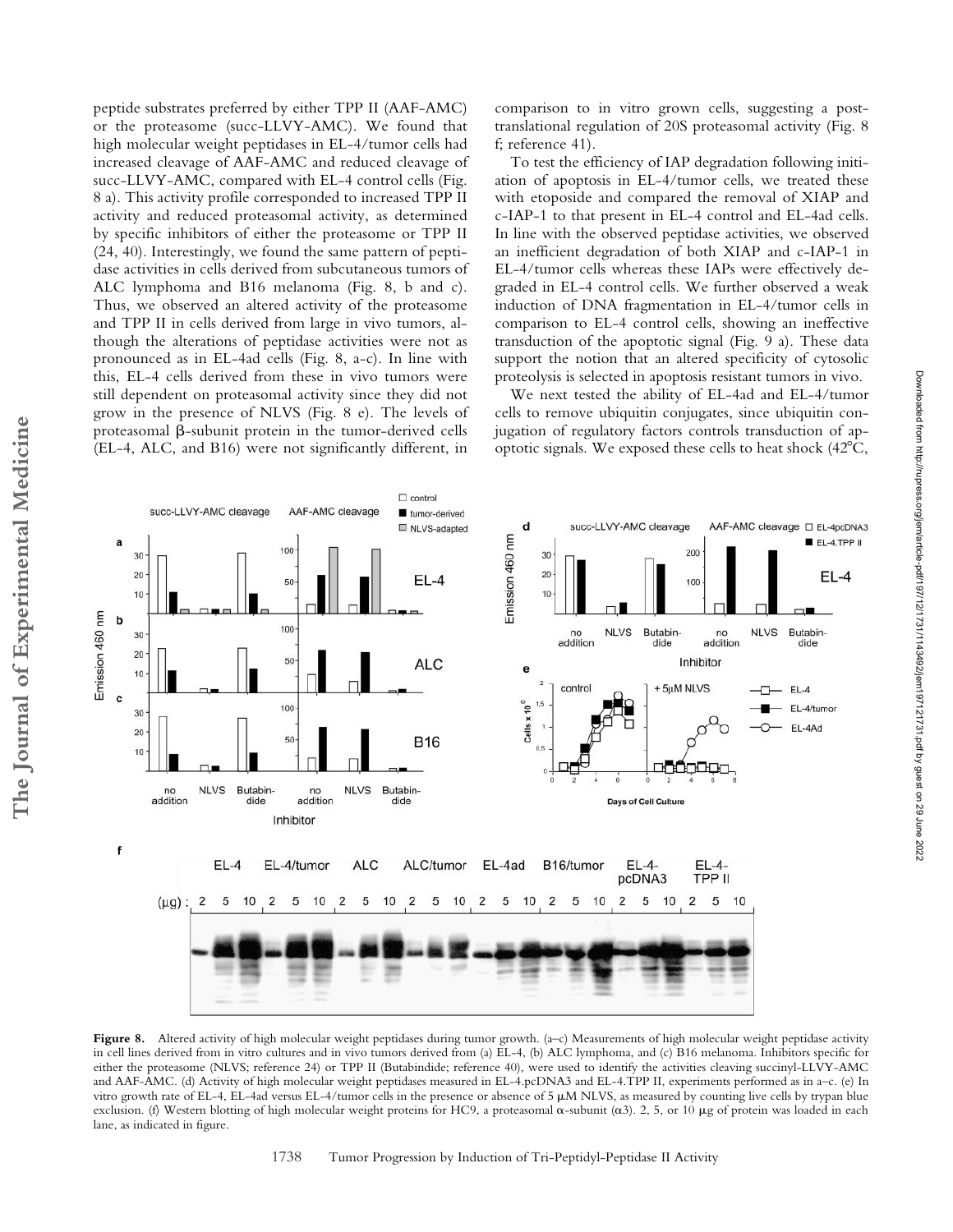

Figure 9. Selection of apoptosis resistance and delayed degradation of XIAP and c-IAP-1 during tumor growth (a) EL-4 control, EL-4ad, and EL-4/tumor cells were treated with 1  $\mu$ M Nocodazole and induction of apoptosis was monitored by the detection of DNA fragmentation. DNA was purified from the cells and separated by a 1.8% agarose gel. (b) Western blotting of XIAP and c-IAP-1 in cells treated with etoposide for the indicated length of time.  $5 \mu g$  of protein was loaded in each lane. Western blotting of  $\beta$ -actin was used as loading controls. (c), EL-4 control, EL-4ad, EL-4/tumor (derived from in vivo tumors), or C57Bl/6 ConA blasts were incubated for 30 min at  $42^{\circ}$ C and degradation of ubiquitin-conjugates was followed for up to 16 h with Western blot with anti-ubiquitin.

30 min) and followed removal of ubiquitin conjugates by Western blot analysis of cellular lysates, in comparison to EL-4 control cells treated similarly. We found that both EL-4/tumor cells and EL-4ad cells had great difficulties in clearing heat shock-induced ubiquitin conjugates, in comparison to EL-4 control cells. Thus, although compensatory proteolysis is induced in EL-4ad and EL-4/tumor cells, this appears to be less efficient in removing ubiquitinconjugates than the proteasome. In contrast, C57Bl/6 Con A blasts readily cleared the ubiquitin conjugates within 16 h, showing that this feature was specific for malignant but not for normal lymfoblasts (Fig. 8 d). We note that hyperthermia is a method that is sometimes used in clinical treatment of tumors (42).

*Cellular Growth with Insufficient Nutrition Increases TPP II Activity and Resistance to Apoptosis.* It has been proposed that poor nutritional conditions in the tumor microenvironment contributes to selection of apoptosis resistant cells (43). As increased expression of TPP II conferred a partial protection from apoptosis of EL-4 cells, and induced rapid tumor growth in vivo (Fig. 6), we set out to test if poor nutritional conditions may affect the activity of TPP II in tumor cells. For this purpose we adapted EL-4 cells for long-term survival in starvation medium with reduced content of amino acids and growth factors (25). EL-4 control cells and EL-4 cells growing in starvation medium were lysed and high molecular weight proteins were prepared for Western blot analysis and enzymatic activity assays. By analysis with anti-TPP II serum we found high levels of TPP II protein among cytosolic high molecular weight proteins in EL-4 cells growing in starvation medium, and this induction was observed already after short– term incubation (20 h, Fig. 10 a). This also correlated with a strong increase in enzymatic activity cleaving AAF-AMC (Fig. 10 c). Further, EL-4 cells adapted to proliferation in starvation medium were resistant to apoptosis and expressed high levels of c-IAP-1; and this was not properly degraded upon treatment with etoposide (Fig. 10 b, unpublished data). These data fit well with the notion that apoptosis resistance mediated by IAP molecules allows a limited proliferation during serum starvation (Fig. 4 a).

Finally, in order to further test if adaptation to growth in starvation medium affected tumor growth of these EL-4 cells in vivo, we grafted  $10^6$  or  $10^4$  EL-4 control cells versus EL-4 cells adapted to growth in starvation medium to C57Bl/6 mice. We found that EL-4 cells adapted to starvation medium had an increased rate of tumor growth, especially in inoculates with lower cell numbers (104), further substantiating that this adaptation is used to increase the growth of EL-4 tumors in vivo (Fig. 10 d). Thus, TPP II has a substantial influence on EL-4 tumor growth in vivo, and is also regulated in response to the nutritional state of the microenvironment.

## **Discussion**

MW

79 83 50

> These data suggest that an alteration in the activity of proteolytic pathways that are responsible for cellular protein turn-over contributes to apoptosis resistance in tumor cells. EL-4 cells adapted to low proteasomal activity, denoted EL-4ad, were resistant to apoptosis, at least in part due to a failure in efficient degradation of IAP molecules, and EL-4 cells with this phenotype grew rapidly as tumors in vivo. Our data also show that up-regulation of TPP II, a peptidase that allows EL-4 cells to grow with low proteasomal activity, leads to rapid tumor growth in vivo. The observed EL-4 apoptosis resistance phenotype was reversible, and was not present when not selected for, such as during optimal in vitro culture conditions. However, a partial induction of this phenotype (an altered specificity of cytosolic proteolysis and a slow degradation of IAP molecules) was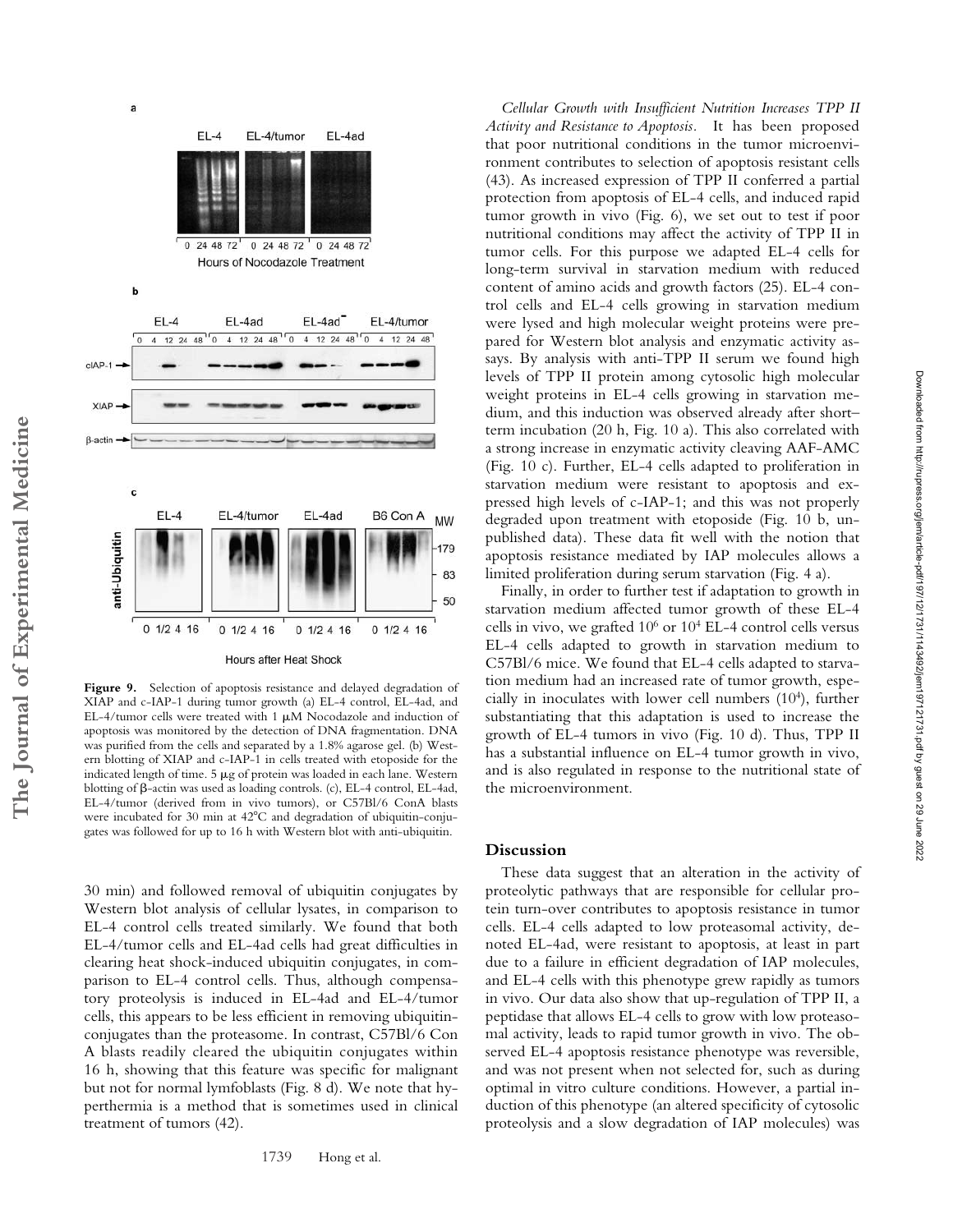

posed that the tumor microenvironment may drive the selection of apoptosis resistant cells, especially in the presence of hypoxia (43). We find that adaptation to growth in

subcutaneous in vivo tumors.

starving culture conditions in vitro causes a phenotype in EL-4 cells including TPP II up-regulation, poor degradation of c-IAP-1, and rapid tumor growth in vivo (Fig. 10). This may suggest a link between the microenvironment and signals that alter the specificity of intracellular proteolysis. Although mouse tumors grafted experimentally can proliferate to kill an animal within weeks, clinical tumors develop over the course of years, and the problems to apply certain promising tumor therapies may be related to this difference in growth profile (45, 46). Thus, the study of tumor survival mechanisms, such as the one presented in this paper, may be crucial to understand tumor progression, and especially when studied over long periods of time. Mammalian cells have a considerable over-capacity for proteasomal proteolysis when compared with what is necessary for proliferation in vitro. Up to 80% of the rate-limiting chymotryptic activity of the proteasome can be inhibited in wild-type HeLa cells without any accumulation of ubiquitinated proteins (5). This excess capacity may be present for rapid removal of mis-folded proteins during cellular stress, or potentially for rapid degradation of regulatory factors. Our findings indicate that modulation of this over-capacity

alters the transduction of signals that depend on ubiquitin-

**Figure 10.** Induction of TPP II activity and rapid tumor growth by adaptation to cellular starvation. (a) EL-4 cells incubated in cell culture medium diluted with PBS were lysed, and high molecular weight cytosolic proteins were analysed by Western blot for TPP II expression. (b) EL-4 cells and EL-4 cells growing in starvation medium were exposed to etoposide and degradation of c-IAP-1 was followed by Western blotting analysis. (c) The high molecular weight cytosolic fractions in (a) were analyzed for cleavage of AAF-AMC. The inhibitors NLVS and AAF-CMK were included as controls. (d-e) EL-4 cells and EL-4 cells adapted to growth in starvation medium were grafted to irradiated C57Bl/6 mice at  $10<sup>6</sup>$  (d) or  $10<sup>4</sup>$  (e) cells per mouse.

dependent protelysis. More specifically we found that a reduction of this capacity is a signal that leads to apoptosis resistance in EL-4 tumor cells.

A large number of tumors overexpress IAP-family members and these are believed to be involved in failure of tumor therapy by causing resistance to cellular stress (16–18, 32–35). Overexpression of Survivin is observed in most tumor cells and inhibits apoptosis during the G2/M phase by inhibiting caspases, and is also involved in chromosomal segregation and exit from mitosis (16, 47). We have observed increased chromosome numbers in several independent lines of EL-4ad cells, in comparison to EL-4 control cells (unpublished data). Although the apoptosis resistance and adaptation to low proteasomal activity in EL-4ad cells is reversible it may thus predispose for the accumulation of genetic, and therefore irreversible, damage. This may also be explained by the involvement of N-end rule degradation of chromosomal cohesins, as the absence of this pathway causes a loss of chromosomes in yeast mutants (48). Although EL-4ad cells maintain the turn-over of proteins, the presence of low proteasomal activity makes full control of cellular physiology more difficult to achieve. The precise control of ubiquitin-dependent pathways observed in normal cells may not be preferred by tumor cells, which could instead benefit from an imprecise control during selection of malignant characteristics.

The most well studied system with respect IAP molecules may be Drosophila, which express DIAP-1, DIAP-2, and a homologue of surririn (49). Results from this system show that the genes controlling IAP stability (Grim, Hid, and Reaper; reference 49) have a profound impact on apoptosis susceptibility, perhaps more profound compared with ectopic expression of the IAPs themselves (15, 50). Thus, although a high steady-state level of IAPs before apoptosis may cause a delay in transduction of the apoptotic

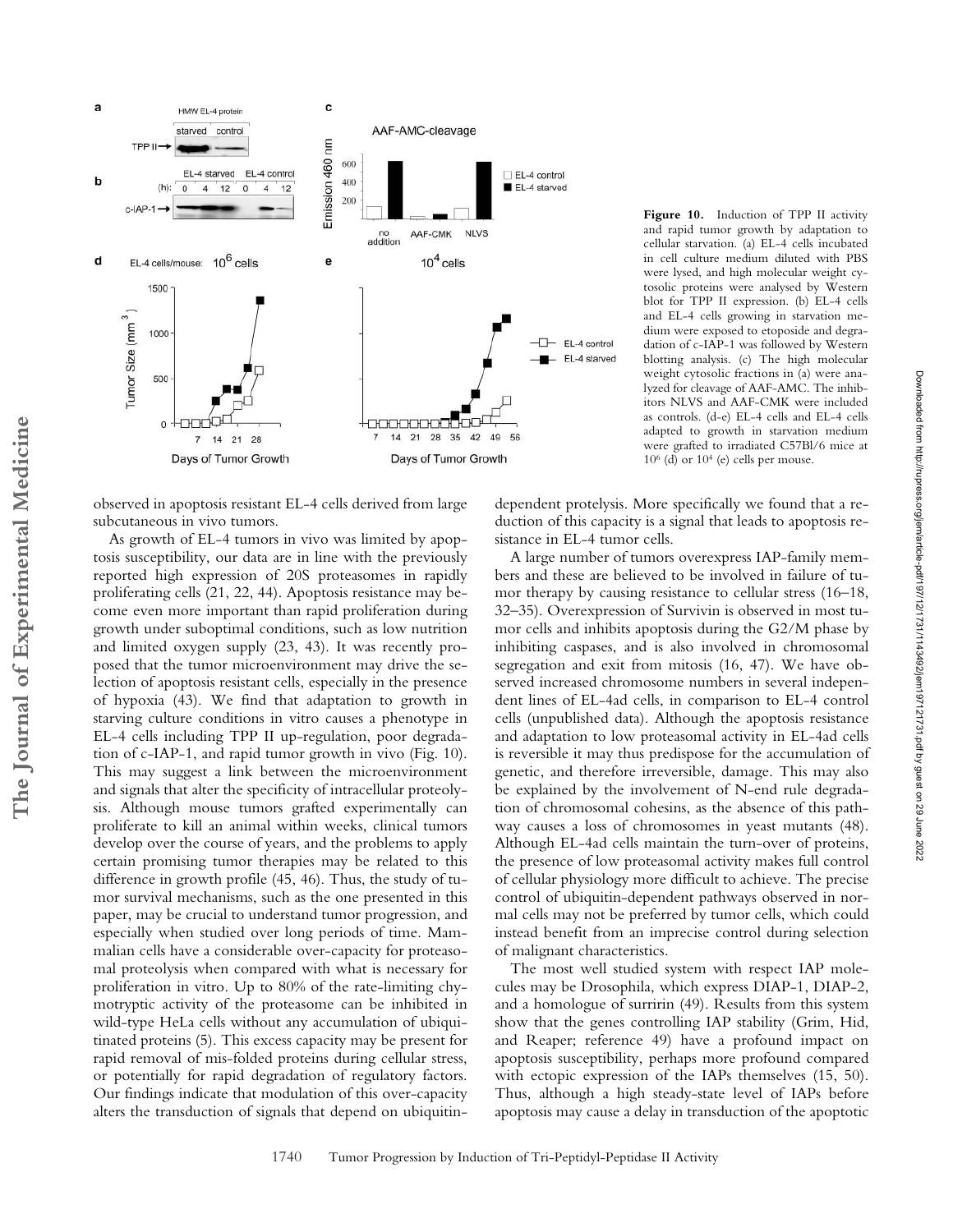signal, this may not prevent eventual removal of these molecules. Similarly, in several studies where XIAP have been transfected into mammalian tumor cells this has created only a partial protection from apoptosis, which probably reflects that XIAP was still rapidly degraded upon apoptosis triggering (13, 51). An increase in IAP stability may therefore be essential for apoptosis resistance also in naturally occurring tumor cells. Thus, although comparisons between insect and mammalian IAPs should be made with care, the IAP biology in Drosophila may give important information of relevance for apoptosis resistance in mammalian cells. In reverse, a similar shift in specificity of cytosolic proteolysis, as reported here in mouse tumor cells, is possible also in Drosophila since TPP II is reported and has been cloned from this species (52).

Proteasomal inhibition has previously been linked to disease pathogenesis, either as a pharmacological side-effect or as a the consequence of a failure of protein degradation. A partial proteasomal inhibition is reported as a possible side effect causing hyper-lipidemia in patients treated with HIV protease inhibitors (53, 54). Further, in neuro-degenerative disease, proteins containing poly-Glutamine repeats assemble into aggregates that also contain ubiquitin and 20S proteasomes (55, 56). These aggregates are believed to cause inhibition of the ubiquitin-proteasome pathway with apoptosis as a consequence (56). In addition, Burkitt lymphoma cells have reduced proteasomal activity and increased TPP II activity, a phenotype controlled by c-myc overexpression in lymphoblastoid cell lines (20). Our results suggest that this phenotype may be linked to tumor malignancy, which is interesting in view of the frequent up-regulation of c-myc in naturally occurring tumors (57). We show that an altered specificity of cytosolic proteolysis disturbs the transduction of signals transmitted by ubiquitin-dependent proteolysis. Our data point to the involvement of IAP molecules in suppression of apoptosis in tumors that reduce proteasomal activity. The participation of other regulatory factors in this apoptosis resistance is however not excluded. Future studies may address whether an altered specificity of cytosolic proteolysis contributes to the acquisition of malignant characteristics in other tumor cells. More specifically, the status of the ubiquitin-proteasome pathway of tumors with up-regulation of IAP family molecules merits further study.

We thank Georg Klein, Maria Masucci, Hans-Gustaf Ljunggren, and Mayte Bejarano for discussions and suggestions on the manuscript; Hidde Ploegh and Benedikt Kessler generously provided proteasomal inhibitors. David Vaux and Carina Magnusson provided the pEF-DIABLO construct.

This work was funded by grants from the Swedish Foundation for Strategic Research, Swedish Research Council, Cancerfonden and Magnus Bergwalls Stiftelse (Stockholm, Sweden).

*Submitted: 17 May 2002 Revised: 9 April 2003 Accepted: 23 April 2003*

**The Journal of Experimental Medicine**

The Journal of Experimental Medicine

### **References**

- 1. Rock, K.L., and A.L. Goldberg. 1999. Degradation of cell proteins and the generation of MHC class I-presented peptides. *Annu. Rev. Immunol.* 17:739–779.
- 2. Schwartz, A.L., and A. Ciechanover. 1999. The ubiquitinproteasome pathway and pathogenesis of human diseases. *Annu. Rev. Med.* 50:57–74.
- 3. Voges, D., P. Zwickl, and W. Baumeister. 1999. The 26S proteasome: a molecular machine designed for controlled proteolysis. *Annu. Rev. Biochem.* 68:1015–1068.
- 4. Horwich, A.L., E.U. Weber-Ban, and D. Finley. 1999. Chaperone rings in protein folding and degradation. *Proc. Natl. Acad. Sci. USA.* 96:11033–11040.
- 5. Dantuma, N.P., K. Lindsten, R. Glas, M. Jellne, and M.G. Masucci. 2000. Short-lived green fluorescent proteins for quantifying ubiquitin/proteasome-dependent proteolysis in living cells. *Nat. Biotechnol.* 18:538–543.
- 6. Glas, R., M. Bogyo, J.S. McMaster, M. Gaczynska, and H.L. Ploegh. 1998. A proteolytic system that compensates for loss of proteasome function. *Nature.* 392:618–622.
- 7. Geier, E., G. Pfeifer, M. Wilm, M. Lucchiari-Hartz, W. Baumeister, K. Eichmann, and G. Niedermann. 1999. A giant protease with potential to substitute for some functions of the proteasome. *Science.* 283:978–981.
- 8. Wang, E.W., B.M. Kessler, A. Borodovsky, B.F. Cravatt, M. Bogyo, H.L. Ploegh, and R. Glas. 2000. Integration of the ubiquitin-proteasome pathway with a cytosolic oligopeptidase activity. *Proc. Natl. Acad. Sci. USA.* 97:9990–9995.
- 9. Kroemer, G., and J.C. Reed. 2000. Mitochondrial control of cell death. *Nat. Med.* 6:513–519.
- 10. Hengartner, M.O. 2000. The biochemistry of apoptosis. *Nature.* 407:770–776.
- 11. Drexler, H.C. 1997. Activation of the cell death program by inhibition of proteasome function. *Proc. Natl. Acad. Sci. USA.* 94:855–860.
- 12. Goyal, L. 2001. Cell death inhibition: keeping caspases in check. *Cell.* 104:805–808.
- 13. Yang, Y., S. Fang, J.P. Jensen, A.M. Weissman, and J.D. Ashwell. 2000. Ubiquitin protein ligase activity of IAPs and their degradation in proteasomes in response to apoptotic stimuli. *Science.* 288:874–877.
- 14. Conte, D., P. Liston, J.W. Wong, K.E. Wright, and R.G. Korneluk. 2001. Thymocyte-targeted overexpression of xiap transgene disrupts T lymphoid apoptosis and maturation. *Proc. Natl. Acad. Sci. USA.* 98:5049–5054.
- 15. Hay, B.A., D.A. Wassarman, and G.M. Rubin. 1995. Drosophila homologs of baculovirus inhibitor of apoptosis proteins function to block cell death. *Cell.* 83:1253–1262.
- 16. Altieri, D.C. 2001. The molecular basis and potential role of survivin in cancer diagnosis and therapy. *Trends. Mol. Med.* 7: 542–547.
- 17. Holcik, M., H. Gibson, and R.G. Korneluk. 2000. XIAP: apoptotic brake and promising therapeutic target. *Apoptosis.* 6:253–261.
- 18. Imoto, I., Z.Q. Yang, A. Pimkhaokham, H. Tsuda, Y. Shimada, M. Imamura, M. Ohki, and J. Inazawa. 2001. Identification of cIAP1 as a candidate target gene within an amplicon at 11q22 in esophageal squamous cell carcinomas. *Cancer Res.* 61:6629–6634.
- 19. Tomkinson, B. 1999. Tripeptidyl peptidases: enzymes that count. *Trends Biochem. Sci.* 24:355–359.
- 20. Gavioli, R., T. Frisan, S. Vertuani, G.W. Bornkamm, and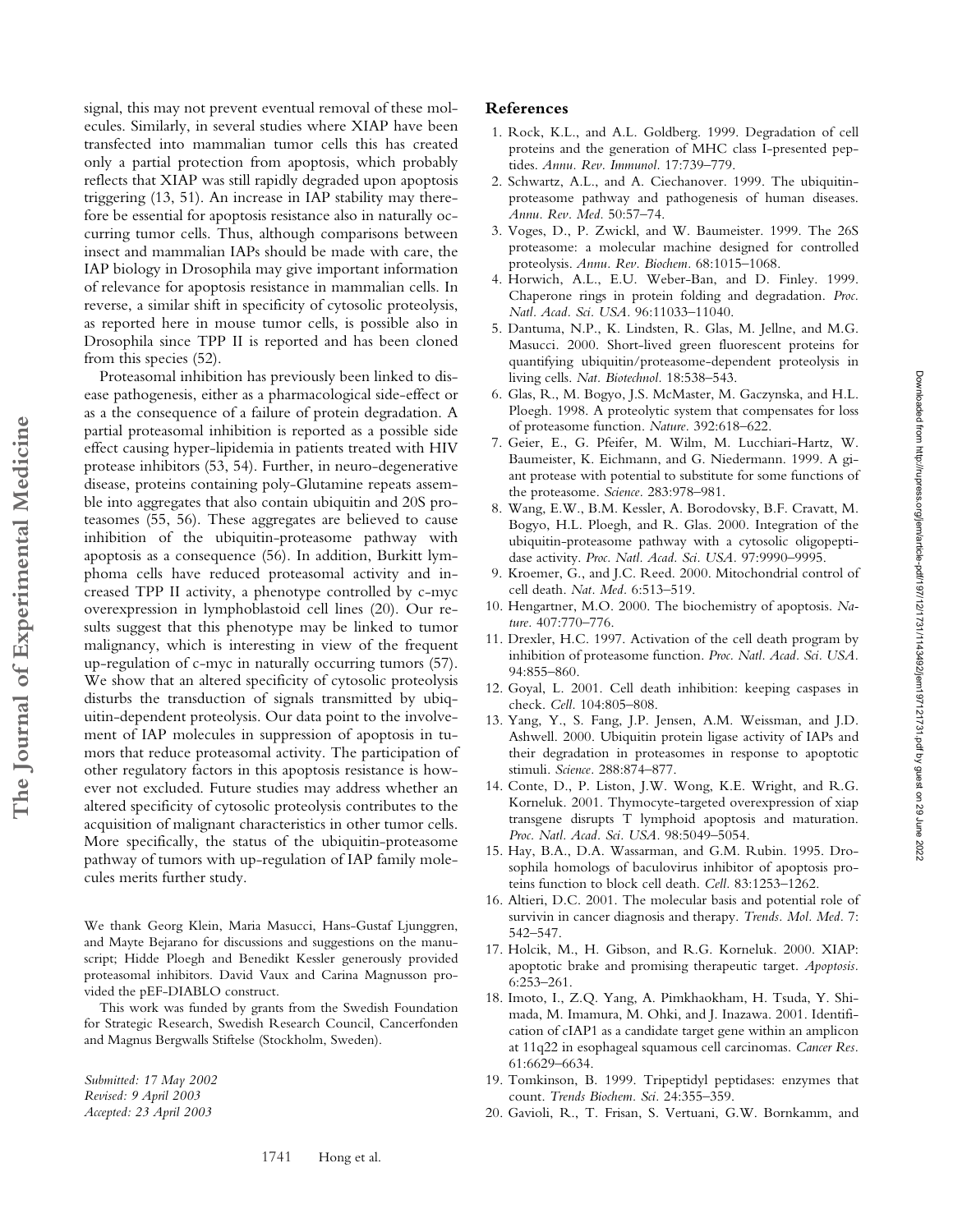M.G. Masucci. 2001. c-myc overexpression activates alternative pathways for intracellular proteolysis in lymphoma cells. *Nat. Cell Biol.* 3:283–288.

- 21. Kumatori, A., K. Tanaka, N. Inamura, S. Sone, T. Ogura, T. Matsumoto, T. Tachikawa, S. Shin, and A. Ichihara. 1990. Abnormally high expression of proteasomes in human leukemic cells. *Proc. Natl. Acad. Sci. USA.* 87:7071–7075.
- 22. Shimbara, N., E. Orino, S. Sone, T. Ogura, M. Takashina, M. Shono, T. Tamura, H. Yasuda, K. Tanaka, and A. Ichihara. 1992. Regulation of gene expression of proteasomes (multi-protease complexes) during growth and differentiation of human hematopoietic cells. *J. Biol. Chem.* 267:18100– 18109.
- 23. Holmgren, L., M.S. O'Reilly, and J. Folkman. 1995. Dormancy of micrometastases: balanced proliferation and apoptosis in the presence of angiogenesis suppression. *Nat. Med.* 1: 149–153.
- 24. Bogyo, M., J.S. McMaster, M. Gaczynska, D. Tortorella, A.L. Goldberg, and H.L. Ploegh. 1997. Covalent modification of the active site threonine of proteasomal beta subunits and the Escherichia coli homolog HslV by a new class of inhibitors. *Proc. Natl. Acad. Sci. USA.* 94:6629–6634.
- 25. Yaman, I., J. Fernandez, B. Sarkar, R.J. Schneider, M.D. Snider, L.E. Nagy, and M. Hatzoglou. 2002. Nutritional control of mRNA stability is mediated by a conserved AUrich element that binds the cytoplasmic shuttling protein HuR. *J. Biol. Chem.* 277:41539–41546.
- 26. Kuida, K., T.F. Haydar, C.Y. Kuan, Y. Gu, C. Taya, H. Karasuyama, M.S. Su, P. Rakic, and R.A. Flavell. 1998. Reduced apoptosis and cytochrome c-mediated caspase activation in mice lacking caspase 9. *Cell.* 94:325–337.
- 27. Verhagen, A.M., P.G. Ekert, M. Pakusch, J. Silke, L.M. Connolly, G.E. Reid, R.L. Moritz, R.J. Simpson, and D.L. Vaux. 2000. Identification of DIABLO, a mammalian protein that promotes apoptosis by binding to and antagonizing IAP proteins. *Cell.* 102:43–53.

**The Journal of Experimental Medicine**

The Journal of Experimental Medicine

- 28. Du, C., M. Fang, Y. Li, L. Li, and X. Wang. 2000. Smac, a mitochondrial protein that promotes cytochrome c–dependent caspase activation by eliminating IAP inhibition. *Cell.* 102:33–42.
- 29. Srinivasula, S.M., et al. 2001. A conserved XIAP-interaction motif in caspase-9 and Smac/DIABLO regulates caspase activity and apoptosis. *Nature.* 410:112–116.
- 30. Verhagen, A.M., and D.L. Vaux. 2002. Cell death regulation by the mammalian IAP antagonist Diablo/Smac. *Apoptosis.* 7: 163–166.
- 31. Carson, J.P., M. Behnam, J.N. Sutton, C. Du, X. Wang, D.F. Hunt, M.J. Weber, and G. Kulik. 2002. Smac is required for cytochrome c-induced apoptosis in prostate cancer LNCaP cells. *Cancer Res.* 62:18–23.
- 32. Jaattela, M. 1999. Escaping cell death: survival proteins in cancer. *Exp. Cell Res.* 248:30–43.
- 33. Sasaki, H., Y. Sheng, F. Kotsuji, and B.K. Tsang. 2000. Down-regulation of X-linked inhibitor of apoptosis protein induces apoptosis in chemoresistant human ovarian cancer cells. *Cancer Res.* 60:5659–5666.
- 34. Grossman, D., and D.C. Altieri. 2001. Drug resistance in melanoma: mechanisms, apoptosis, and new potential therapeutic targets. *Cancer Metastasis Rev.* 20:3–11.
- 35. Yang, L., T. Mashima, S. Sato, M. Mochizuki, H. Sakamoto, T. Yamori, T. Oh-Hara, and T. Tsuruo. 2003. Predominant suppression of apoptosome by inhibitor of apoptosis protein in non-small cell lung cancer H460 cells: therapeutic effect of

a novel polyarginine-conjugated Smac peptide. *Cancer Res.* 63:831–837.

- 36. Kessler, B.M., D. Tortorella, M. Altun, A.F. Kisselev, E. Fiebiger, B.G. Hekking, H.L. Ploegh, and H.S. Overkleeft. 2001. Extended peptide-based inhibitors efficiently target the proteasome and reveal overlapping specificities of the catalytic beta-subunits. *Chem. Biol.* 8:913–929.
- 37. Kessler, B., X. Hong, J. Petrovic, A. Borodovsky, N.P. Dantuma, M. Bogyo, H.S. Overkleeft, H.L. Ploegh, and R. Glas. 2003. Pathways accessory to proteasomal proteolysis are less efficient in MHC class I antigen production. *J. Biol. Chem.* 278:10013–10021.
- 38. Adams, J. 2002. Proteasome inhibition: a novel approach to cancer therapy. *Trends Mol. Med.* 8:S49–54.
- 39. Garber, K. 2002. Cancer research. Taking garbage in, tossing cancer out? *Science.* 295:612–613.
- 40. Rose, C., F. Vargas, P. Facchinetti, P. Bourgeat, R.B. Bambal, P.B. Bishop, S.M. Chan, A.N. Moore, C.R. Ganellin, and J.C. Schwartz. 1996. Characterization and inhibition of a cholecystokinin-inactivating serine peptidase. *Nature.* 380: 403–409.
- 41. Glickman, M.H., D.M. Rubin, H. Fu, C.N. Larsen, O. Coux, I. Wefes, G. Pfeifer, Z. Cjeka, R. Vierstra, W. Baumeister, et al. 1999. Functional analysis of the proteasome regulatory particle. *Mol. Biol. Rep.* 26:21–28.
- 42. van der Zee, J. 2002. Heating the patient: a promising approach? *Ann. Oncol.* 13:1173–1184.
- 43. Yu, J.L., B.L. Coomber, and R.S. Kerbel. 2002. A paradigm for therapy-induced microenvironmental changes in solid tumors leading to drug resistance. *Differentiation.* 70:599–609.
- 44. Kanayama, H., K. Tanaka, M. Aki, S. Kagawa, H. Miyaji, M. Satoh, F. Okada, S. Sato, N. Shimbara, and A. Ichihara. 1991. Changes in expressions of proteasome and ubiquitin genes in human renal cancer cells. *Cancer Res.* 51:6677–6685.
- 45. Twombly, R. 2002. First clinical trials of endostatin yield lukewarm results. *J. Natl. Cancer Inst.* 94:1520–1521.
- 46. Senderowicz, A.M. 2002. The cell cycle as a target for cancer therapy: basic and clinical findings with the small molecule inhibitors flavopiridol and UCN-01. *Oncologist.* 7(Suppl 3): 12–19.
- 47. Kallio, M.J., M. Nieminen, and J.E. Eriksson. 2001. Human inhibitor of apoptosis protein (IAP) survivin participates in regulation of chromosome segregation and mitotic exit. *FASEB J.* 15:2721–2723.
- 48. Rao, H., F. Uhlmann, K. Nasmyth, and A. Varshavsky. 2001. Degradation of a cohesin subunit by the N-end rule pathway is essential for chromosome stability. *Nature.* 410: 955–959.
- 49. Martin, S.J. 2002. Destabilizing influences in apoptosis: sowing the seeds of IAP destruction. *Cell.* 109:793–796.
- 50. Vucic, D., W.J. Kaiser, and L.K. Miller. 1998. Inhibitor of apoptosis proteins physically interact with and block apoptosis induced by Drosophila proteins HID and GRIM. *Mol. Cell. Biol.* 18:3300–3309.
- 51. Nomura, T., H. Mimata, Y. Takeuchi, H. Yamamoto, E. Miyamoto, and Y. Nomura. 2003. The X-linked inhibitor of apoptosis protein inhibits taxol-induced apoptosis in LNCaP cells. *Urol. Res.* 31:37–44.
- 52. Renn, S.C., B. Tomkinson, and P.H. Taghert. 1998. Characterization and cloning of tripeptidyl peptidase II from the fruit fly, Drosophila melanogaster. *J. Biol. Chem.* 273:19173– 19182.
- 53. Liang, J.S., O. Distler, D.A. Cooper, H. Jamil, R.J. Deckel-